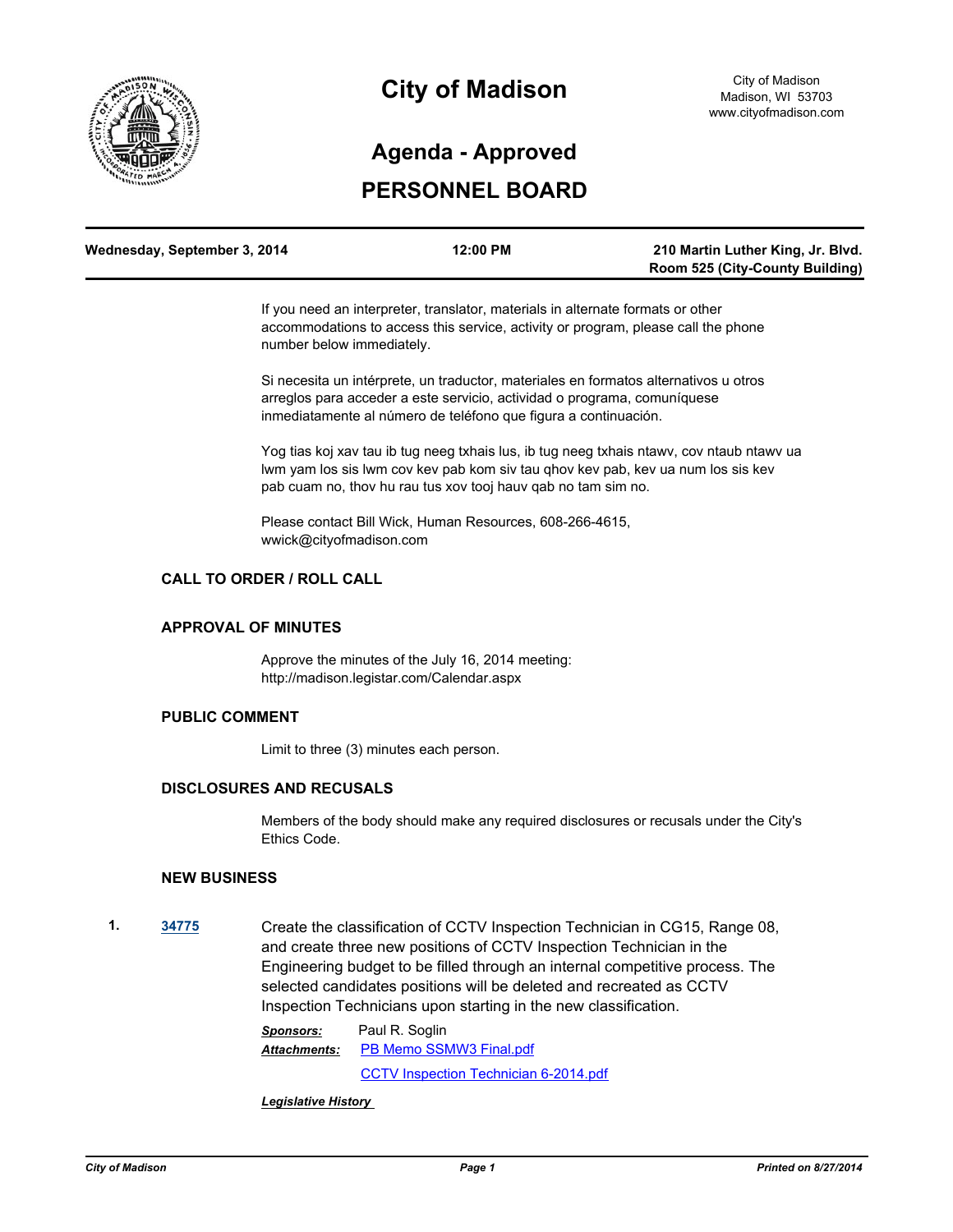|             | <b>PERSONNEL BOARD</b> |                                  | <b>Agenda - Approved</b>                                               | September 3, 2014                                                                                                                                                                                                                                                                                                                                                                                                                                                                                                                                                                                                          |  |  |
|-------------|------------------------|----------------------------------|------------------------------------------------------------------------|----------------------------------------------------------------------------------------------------------------------------------------------------------------------------------------------------------------------------------------------------------------------------------------------------------------------------------------------------------------------------------------------------------------------------------------------------------------------------------------------------------------------------------------------------------------------------------------------------------------------------|--|--|
|             |                        | 7/3/14                           | Human Resources<br>Department<br>Board of Estimates, Personnel Board   | Referred for Introduction                                                                                                                                                                                                                                                                                                                                                                                                                                                                                                                                                                                                  |  |  |
|             |                        | 7/15/14                          | <b>COMMON COUNCIL</b><br>Additional referral: Personnel Board.         | Referred to the BOARD OF ESTIMATES                                                                                                                                                                                                                                                                                                                                                                                                                                                                                                                                                                                         |  |  |
|             |                        | 7/15/14                          | <b>BOARD OF ESTIMATES</b>                                              | Refer to the PERSONNEL BOARD                                                                                                                                                                                                                                                                                                                                                                                                                                                                                                                                                                                               |  |  |
|             |                        | 7/16/14                          | PERSONNEL BOARD                                                        | Re-refer to the PERSONNEL BOARD                                                                                                                                                                                                                                                                                                                                                                                                                                                                                                                                                                                            |  |  |
| 2.<br>34776 |                        |                                  | and D. Treinen to the new position.                                    | Create the classification of Sewer and Drainage Maintenance Technician in<br>CG15, Range 07, delete the classification of Street and Sewer Maintenance<br>Worker 3 in CG15, R07, recreate the positions #1123, #4315, #1076, #1082,<br>#3875, #3609, #1134, #3876, #1117, #1141, #3247, #1062 and #1138 of<br>"Street and Sewer Maintenance Worker 3" (CG15/R07) as a "Sewer and<br>Drainage Maintenance Technician" (CG15/R07) in the Engineering budget and<br>reallocate incumbents B. Baukin, B. Droster, W. Dyer, M. Foy, B. Gulvik, K.<br>Kluever, C. Pribbenow, G. Simdon, J. Streich, T. Thoma, M. Egan, J. Kelley |  |  |
|             |                        | <b>Sponsors:</b><br>Attachments: | Paul R. Soglin<br>PB Memo SSMW3 Final.pdf                              |                                                                                                                                                                                                                                                                                                                                                                                                                                                                                                                                                                                                                            |  |  |
|             |                        |                                  | SewerDrainage Maintenance Technician 6 2014.pdf                        |                                                                                                                                                                                                                                                                                                                                                                                                                                                                                                                                                                                                                            |  |  |
|             |                        | <b>Legislative History</b>       |                                                                        |                                                                                                                                                                                                                                                                                                                                                                                                                                                                                                                                                                                                                            |  |  |
|             |                        | 7/3/14                           | Human Resources<br>Department<br>Board of Estimates, Personnel Board   | Referred for Introduction                                                                                                                                                                                                                                                                                                                                                                                                                                                                                                                                                                                                  |  |  |
|             |                        | 7/15/14                          | <b>COMMON COUNCIL</b><br>Additional referral: Personnel Board.         | Referred to the BOARD OF ESTIMATES                                                                                                                                                                                                                                                                                                                                                                                                                                                                                                                                                                                         |  |  |
|             |                        | 7/15/14                          | <b>BOARD OF ESTIMATES</b>                                              | Referred to the PERSONNEL BOARD                                                                                                                                                                                                                                                                                                                                                                                                                                                                                                                                                                                            |  |  |
|             |                        | 7/16/14                          | PERSONNEL BOARD                                                        | Re-refer to the PERSONNEL BOARD                                                                                                                                                                                                                                                                                                                                                                                                                                                                                                                                                                                            |  |  |
| 35275       |                        |                                  | reallocate the incumbent to the new position                           | Recreate the 1.0 FTE position #2156 of "Program Assistant 2" (currently<br>occupied by V. Avalos) as "Administrative Assistant" in the Fire budget and                                                                                                                                                                                                                                                                                                                                                                                                                                                                     |  |  |
|             |                        | <b>Sponsors:</b>                 | Paul R. Soglin                                                         |                                                                                                                                                                                                                                                                                                                                                                                                                                                                                                                                                                                                                            |  |  |
|             |                        | <b>Attachments:</b>              | PB Memo Admin Asst Avalos.pdf                                          |                                                                                                                                                                                                                                                                                                                                                                                                                                                                                                                                                                                                                            |  |  |
|             |                        |                                  | <b>Administrative Assistant.pdf</b>                                    |                                                                                                                                                                                                                                                                                                                                                                                                                                                                                                                                                                                                                            |  |  |
|             |                        |                                  | <b>Position Desc.pdf</b>                                               |                                                                                                                                                                                                                                                                                                                                                                                                                                                                                                                                                                                                                            |  |  |
|             |                        |                                  | PD Administrative Asst MPD.pdf                                         |                                                                                                                                                                                                                                                                                                                                                                                                                                                                                                                                                                                                                            |  |  |
|             |                        |                                  | <b>Program Assistant 2.pdf</b><br><b>Supervisory Analysis Form.pdf</b> |                                                                                                                                                                                                                                                                                                                                                                                                                                                                                                                                                                                                                            |  |  |
|             |                        |                                  |                                                                        |                                                                                                                                                                                                                                                                                                                                                                                                                                                                                                                                                                                                                            |  |  |
|             |                        | <b>Legislative History</b>       |                                                                        |                                                                                                                                                                                                                                                                                                                                                                                                                                                                                                                                                                                                                            |  |  |
|             |                        | 8/19/14                          | Human Resources<br>Department<br>Board of Estimates, Personnel Board   | Referred for Introduction                                                                                                                                                                                                                                                                                                                                                                                                                                                                                                                                                                                                  |  |  |
|             |                        |                                  |                                                                        |                                                                                                                                                                                                                                                                                                                                                                                                                                                                                                                                                                                                                            |  |  |

**4. [35324](http://madison.legistar.com/gateway.aspx?m=l&id=/matter.aspx?key=38404)** Recreate the 1.0 FTE position (#4032) of Planner 2, currently in CG18, Range 08, as a Planner 3 in CG18, Range 10 in the Planning Division, and reallocate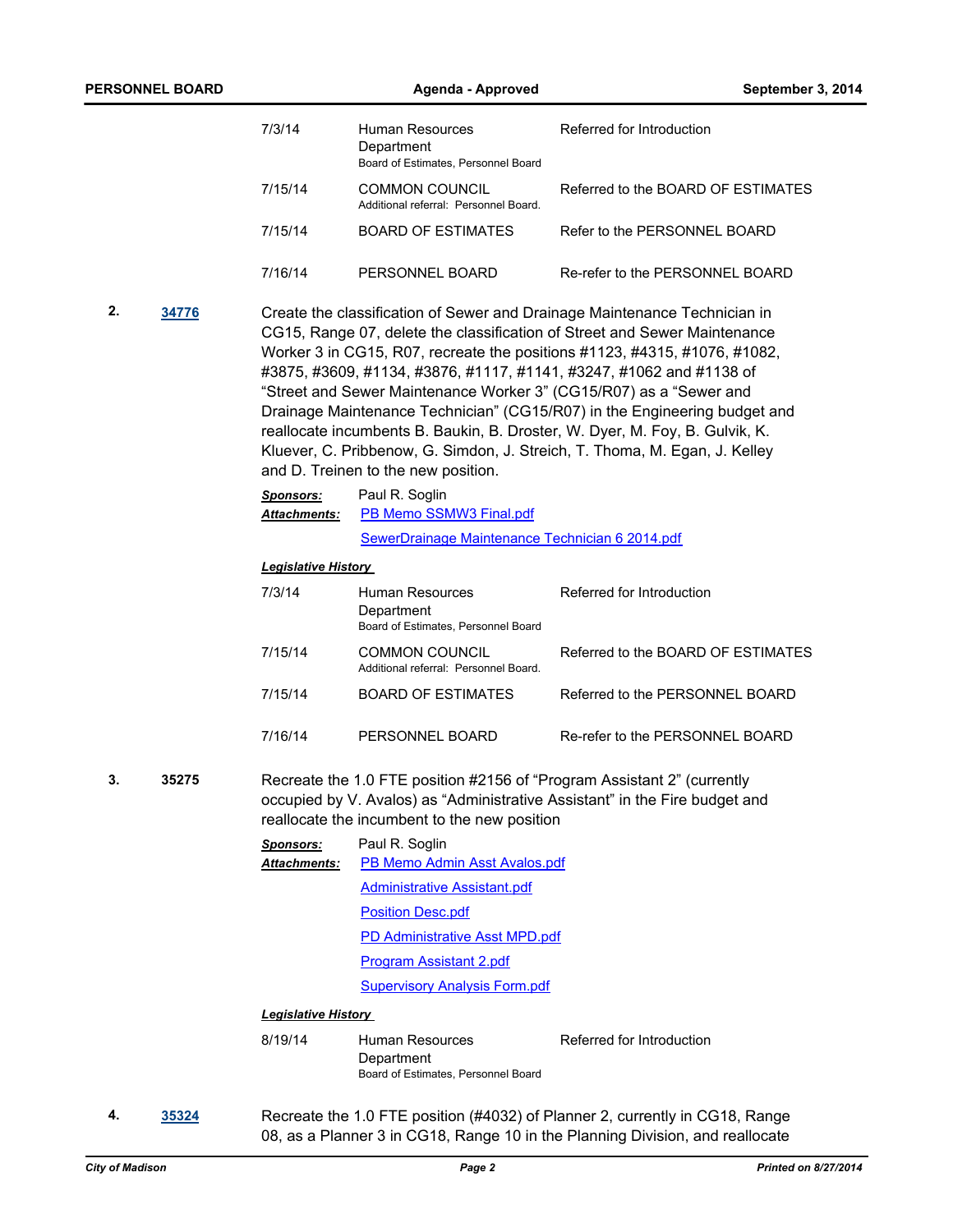|             |  | the incumbent (L. Horvath) to the new position.                                                                                                                                                                                                                                                   |                                                                      |                           |  |
|-------------|--|---------------------------------------------------------------------------------------------------------------------------------------------------------------------------------------------------------------------------------------------------------------------------------------------------|----------------------------------------------------------------------|---------------------------|--|
|             |  | <b>Sponsors:</b>                                                                                                                                                                                                                                                                                  | Paul R. Soglin                                                       |                           |  |
|             |  | Attachments:                                                                                                                                                                                                                                                                                      | <b>PBMemo Planner 3.pdf</b>                                          |                           |  |
|             |  |                                                                                                                                                                                                                                                                                                   | Planner1-4 Class Spec.pdf                                            |                           |  |
|             |  |                                                                                                                                                                                                                                                                                                   | <b>Horvath PD.pdf</b>                                                |                           |  |
|             |  | <b>Legislative History</b>                                                                                                                                                                                                                                                                        |                                                                      |                           |  |
|             |  | 8/25/14                                                                                                                                                                                                                                                                                           | Human Resources<br>Department<br>Board of Estimates, Personnel Board | Referred for Introduction |  |
| 5.<br>35326 |  | Recreate the 1.0 FTE position #1034 of Administrative Clerk 1 (CG20/R09),<br>currently occupied by M. Steinmann, as a 1.0 FTE Program Assistant 1<br>(CG20/R11) within the Community Development Authority - Housing<br>Operations Unit budget, and reallocate the incumbent to the new position. |                                                                      |                           |  |
|             |  | <b>Sponsors:</b><br><b>Attachments:</b>                                                                                                                                                                                                                                                           | Paul R. Soglin<br>PB Memo Housing PA 1.pdf                           |                           |  |
|             |  |                                                                                                                                                                                                                                                                                                   | ProgramAssistant1 Class Spec.pdf                                     |                           |  |
|             |  |                                                                                                                                                                                                                                                                                                   | <b>Steinmann PD.pdf</b>                                              |                           |  |
|             |  | <b>Legislative History</b>                                                                                                                                                                                                                                                                        |                                                                      |                           |  |
|             |  | 8/25/14                                                                                                                                                                                                                                                                                           | Human Resources<br>Department<br>Board of Estimates, Personnel Board | Referred for Introduction |  |
| 6.<br>35325 |  | Recreate the 1.0 FTE position #2578 of Administrative Clerk 1 (CG20/R09),<br>currently occupied by W. Diehlman, as a 1.0 FTE Program Assistant 1<br>(CG20/R11) within the Madison Police Department budget, and reallocate the<br>incumbent to the new position.                                  |                                                                      |                           |  |
|             |  | <b>Sponsors:</b><br><b>Attachments:</b>                                                                                                                                                                                                                                                           | Paul R. Soglin<br>PB Memo MPD PA 1.pdf                               |                           |  |
|             |  |                                                                                                                                                                                                                                                                                                   | <b>ProgramAssistant1 Class Spec.pdf</b>                              |                           |  |
|             |  |                                                                                                                                                                                                                                                                                                   | Diehlmann PD.pdf                                                     |                           |  |
|             |  | <b>Legislative History</b>                                                                                                                                                                                                                                                                        |                                                                      |                           |  |
|             |  | 8/25/14                                                                                                                                                                                                                                                                                           | Human Resources<br>Department<br>Board of Estimates, Personnel Board | Referred for Introduction |  |
| 7.<br>35329 |  | Classification of a newly created Accountant position in the Water Utility<br>Operating Budget, currently identified as in CG18-xx, as a 1.0 FTE Accountant<br>2 in CG18-08.                                                                                                                      |                                                                      |                           |  |
|             |  | <u>Sponsors:</u><br><b>Attachments:</b>                                                                                                                                                                                                                                                           | Paul R. Soglin<br>PB Memo WU Accountant (vacant) v2.pdf              |                           |  |
|             |  |                                                                                                                                                                                                                                                                                                   | Accountant1-4.pdf                                                    |                           |  |
|             |  |                                                                                                                                                                                                                                                                                                   | <b>AcctPosDesc.pdf</b>                                               |                           |  |
|             |  | <b>Legislative History</b>                                                                                                                                                                                                                                                                        |                                                                      |                           |  |
|             |  | 8/25/14                                                                                                                                                                                                                                                                                           | Human Resources<br>Department<br>Board of Estimates, Personnel Board | Referred for Introduction |  |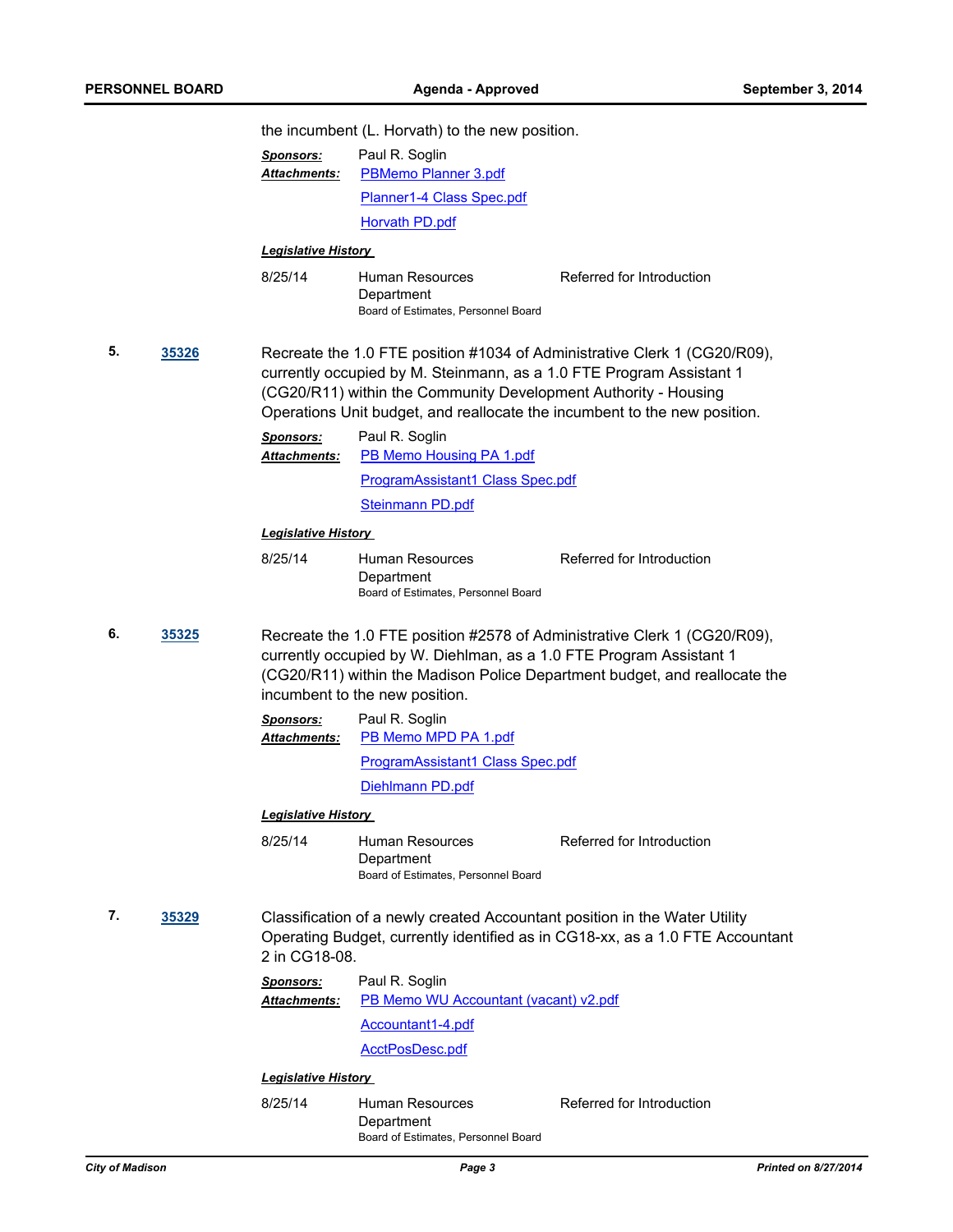| 8.           | 35330 | Recreating of position #4266 as a1.0 FTE Accountant 3 in CG18-10 in the<br>Finance Operating Budget; and reallocating the incumbent Brook DiGregorio<br>to the new position.                                                                                             |                                                                                                                           |                                                                                                                                                           |  |
|--------------|-------|--------------------------------------------------------------------------------------------------------------------------------------------------------------------------------------------------------------------------------------------------------------------------|---------------------------------------------------------------------------------------------------------------------------|-----------------------------------------------------------------------------------------------------------------------------------------------------------|--|
|              |       | <b>Sponsors:</b><br>Attachments:                                                                                                                                                                                                                                         | Paul R. Soglin<br>PB Memo Finance Acct 2 (DiGregorio).pdf                                                                 |                                                                                                                                                           |  |
|              |       | <b>Legislative History</b>                                                                                                                                                                                                                                               |                                                                                                                           |                                                                                                                                                           |  |
|              |       | 8/25/14                                                                                                                                                                                                                                                                  | Human Resources<br>Department<br>Board of Estimates, Personnel Board                                                      | Referred for Introduction                                                                                                                                 |  |
| 9.           | 35333 | Amending Section 3.54(1)(b) of the Madison General Ordinances by deleting<br>the classification of Parking Operations Supervisor in Compensation Group 18,<br>Range 08, and recreating said classification in Compensation Group 18,<br>Range 09.                        |                                                                                                                           |                                                                                                                                                           |  |
|              |       | Paul R. Soglin<br><b>Sponsors:</b><br><b>Legislative History</b>                                                                                                                                                                                                         |                                                                                                                           |                                                                                                                                                           |  |
|              |       | 8/26/14                                                                                                                                                                                                                                                                  | Attorney's Office/Approval<br>Group<br>Board of Estimates, Personnel Board                                                | Referred for Introduction                                                                                                                                 |  |
| 10.<br>35327 |       | Recreate the 1.0 FTE position of Parking Operations Supervisor, #1314<br>(occupied by D. Wills), in CG18-08, as a Parking Operations Supervisor in<br>18-09 in the Parking Utility budget. Reallocate the respective incumbent of<br>position #1314 to the new position. |                                                                                                                           |                                                                                                                                                           |  |
|              |       | <b>Sponsors:</b><br>Attachments:                                                                                                                                                                                                                                         | Paul R. Soglin<br>PB Memo Parking Operations Supervisor.pdf                                                               |                                                                                                                                                           |  |
|              |       |                                                                                                                                                                                                                                                                          | <b>Parking Operations Supervisor 2014.pdf</b>                                                                             |                                                                                                                                                           |  |
|              |       | <b>Legislative History</b>                                                                                                                                                                                                                                               |                                                                                                                           |                                                                                                                                                           |  |
|              |       | 8/25/14                                                                                                                                                                                                                                                                  | Human Resources<br>Department<br>Board of Estimates, Personnel Board                                                      | Referred for Introduction                                                                                                                                 |  |
| 11.          | 35335 | Amending Section 3.54(1)(b) of the Madison General Ordinances by deleting<br>the classification of Traffic Operations Supervisor in Compensation Group 18,<br>Range 08, and recreating said classification in Compensation Group 18,<br>Range 10.                        |                                                                                                                           |                                                                                                                                                           |  |
|              |       | Sponsors:                                                                                                                                                                                                                                                                | Paul R. Soglin                                                                                                            |                                                                                                                                                           |  |
|              |       | <b>Legislative History</b>                                                                                                                                                                                                                                               |                                                                                                                           |                                                                                                                                                           |  |
|              |       | 8/26/14                                                                                                                                                                                                                                                                  | Attorney's Office/Approval<br>Group<br>Board of Estimates, Personnel Board                                                | Referred for Introduction                                                                                                                                 |  |
| 12.          | 35328 |                                                                                                                                                                                                                                                                          | Recreate the 1.0 FTE position of Traffic Operations Supervisor, #1222<br>incumbent of position #1222 to the new position. | (occupied by P. Nehmer), in CG18-08, as a Traffic Operations Supervisor in<br>18-10 in the Traffic Engineering Division budget. Reallocate the respective |  |
|              |       | Sponsors:                                                                                                                                                                                                                                                                | Paul R. Soglin                                                                                                            |                                                                                                                                                           |  |